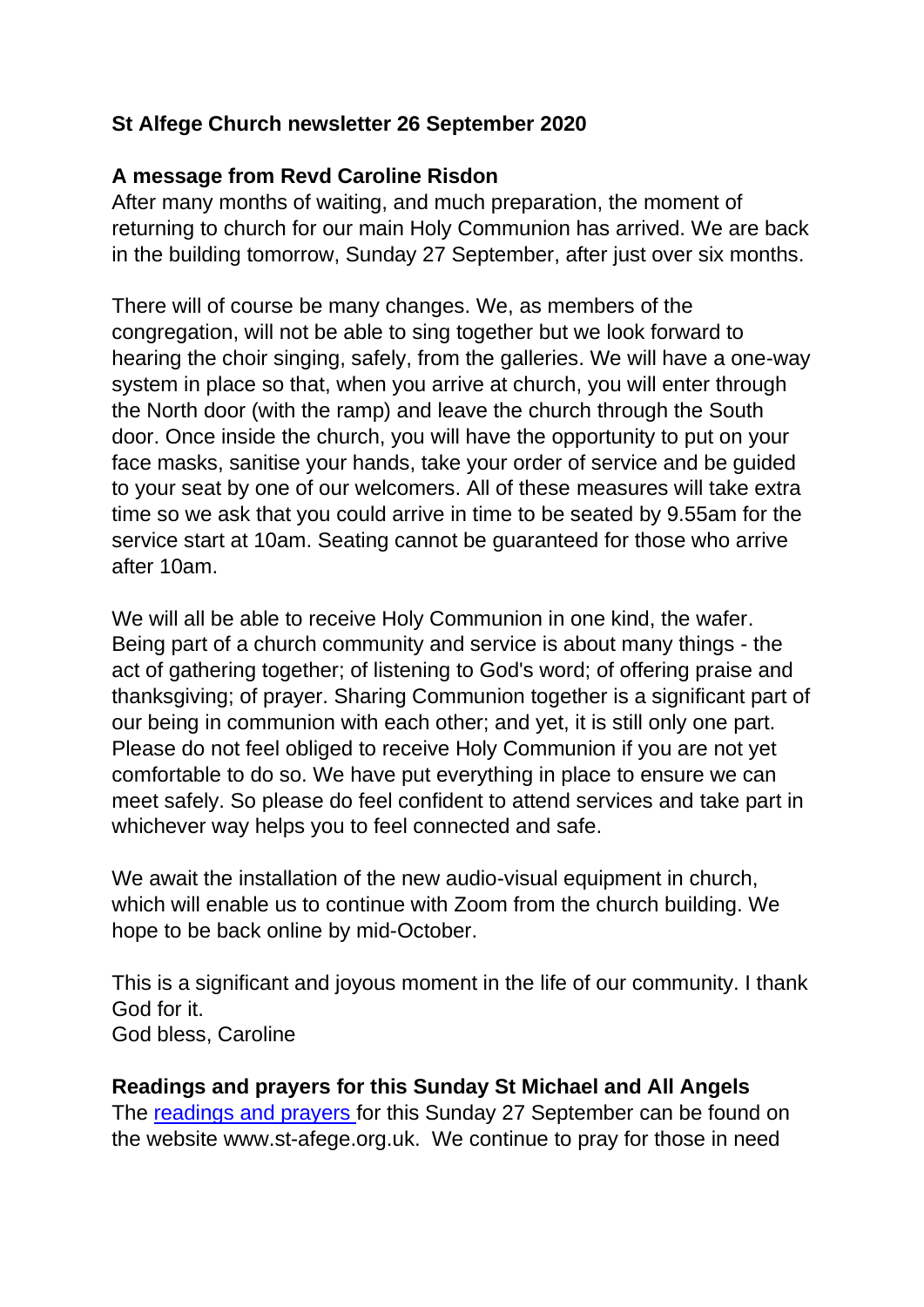and the departed. If you would like someone's name to be included in the online prayer list please email [office@st-alfege.org.uk](mailto:office@st-alfege.org.uk)

#### **Ser**vic**es in the church building**

From 27 September- 10am Holy Communion service with choir resumes From 1 October- 8am said Holy Communion service resumes From 4 October- 8am said Holy Communion service resumes

The church is open from 12am to 4pm on Tuesdays, Wednesdays, Thursdays, Saturday and 11.30 to 2pm on Sundays from 1 October.

## **Appointment of our new vicar**

The process of appointing a new vicar came to a standstill as the Covid19 pandemic took hold leading to the national lockdown. Happily, the process has now been restarted. There was an impressive field of applicants and the shortlisted candidates have enjoyed a full day's organised visit to St Alfege Church. They visited the church, the vicarage, our church school, the Old Royal Naval College and toured the parish. The Crown Representative hopes to confirm the appointment shortly after the interviews which will take place in October. Please contact Irene Bishop, Churchwarden, via the [church office](mailto:office@st-alfege.org.uk) if you have any queries.

## **Message from Stephen Dagg, Director of Music**

During the summer my colleague Sam Barber,Organist, accepted the position of Director of Music at Christchurch, Kensington. Although I am very sorry to see him go, I'm sure I speak for us all in wishing him every happiness in his new role. Sam has given distinguished service to St Alfege Church over the last four years and we will miss him. The post of Assistant Organist at St. Alfege Church will be advertised nationally very soon.

## **Concerts and recitals**

We are delighted that our programme of [concerts and recitals](http://www.st-alfege.org.uk/Groups/299337/Concerts_and_recitals.aspx) are now restarting from 1 October. As for services noted above, we will have a oneway system in place so that, when you arrive at church, you will enter through the North door (with the ramp) and leave the church through the South door. Please keep an eye on the [website](https://www.st-alfege.org.uk/Groups/296022/_St_Alfege_Church.aspx) in case the situation regarding the pandemic changes in London.

## **St Alfege with St Peter's C of E School**

Our church school is now offering flexible nursery places for 3 and 4 year olds for 15 or 30 hour provision. The school provides a stimulating and engaging environment which takes into consideration children's individual